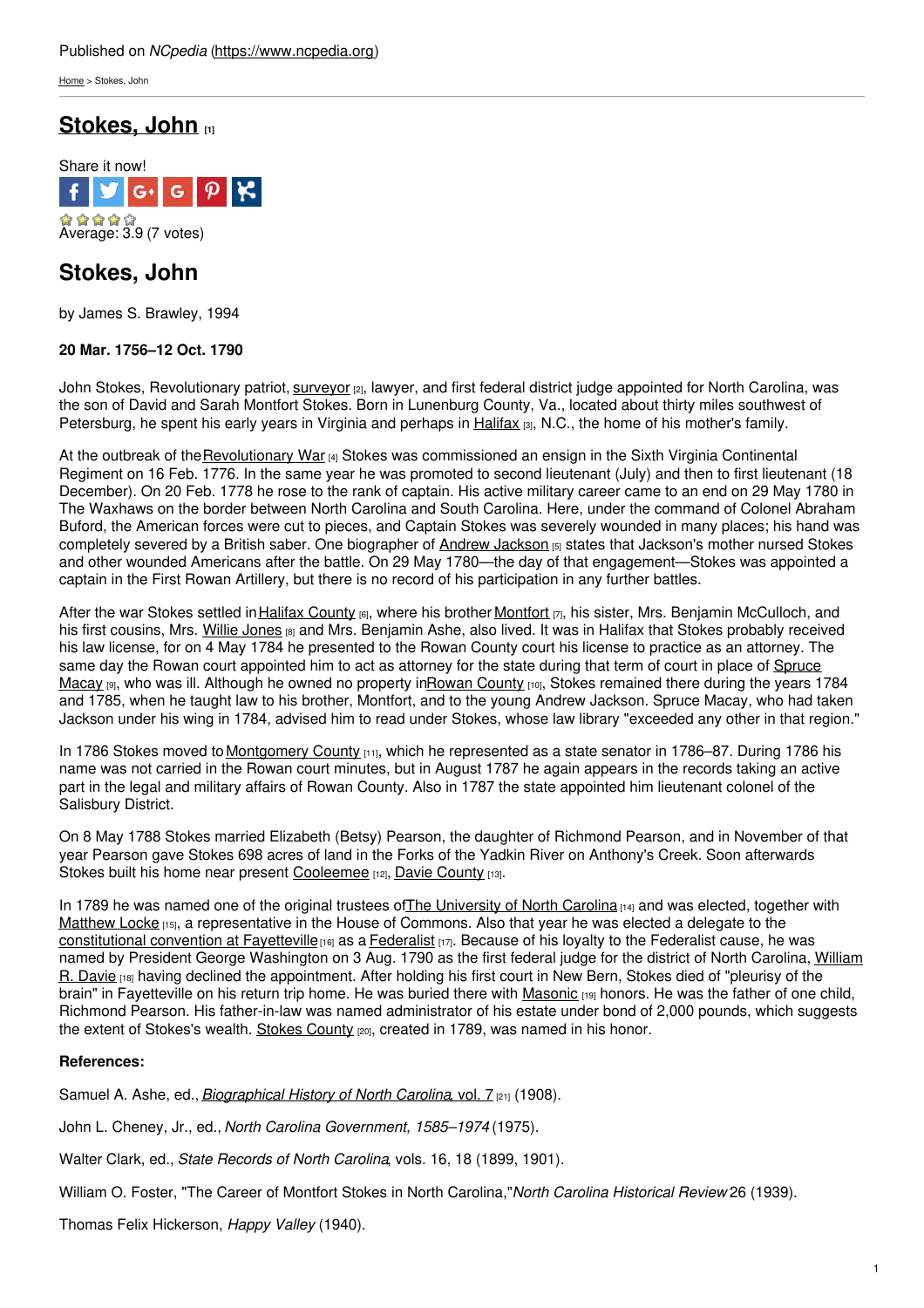Don Higginbotham, ed., *The Papers of James Iredell*, vol. 2 (1976).

Alice B. Keith, ed., *The John Gray Blount Papers*, vol. 2 (1959).

Blackwell P. Robinson, *William R. Davie* (1957).

Rowan County Court Minutes, Deeds, and Marriage Bonds (Courthouse, Salisbury).

Jethro Rumple, *History of Rowan County* (1929).

Salisbury, *Western Carolinian*, 19 Dec. 1826.

### **Additional Resources:**

"John Stokes." N.C. Highway Historical Marker M-27, N.C. Office of Archives & History. [https://www.ncdcr.gov/about/history/division-historical-resources/nc-highway-historical-marker-program/Markers.aspx?](https://www.ncdcr.gov/about/history/division-historical-resources/nc-highway-historical-marker-program/Markers.aspx?sp=Markers&k=Markers&sv=M-27) sp=Markers&k=Markers&sv=M-27 [22] (accessed March 7, 2013).

"Stokes, John." Biographical Directory of Federal Judges. Federal Judicial [Center.http://www.fjc.gov/servlet/nGetInfo?](http://www.fjc.gov/servlet/nGetInfo?jid=2298&cid=999) jid=2298&cid=999 [23] (accessed March 7, 2013).

Wheeler, John H. (John Hill). *Reminiscences and memoirs of North Carolina and eminent North Carolinians.*Columbus, Ohio: Columbus Print. Works. 1884. 401. <https://archive.org/stream/reminiscencesmemwhee#page/400/mode/2up> [24] (accessed March 7, 2013).

#### **Image Credits:**

**Subjects:** [Biographies](https://www.ncpedia.org/category/subjects/biography-term) [25] [Lawyers](https://www.ncpedia.org/category/subjects/lawyers) [26] Military [personnel](https://www.ncpedia.org/category/subjects/soldiers) [27] Public [officials](https://www.ncpedia.org/category/subjects/public-officials) [28] **Authors:** [Brawley,](https://www.ncpedia.org/category/authors/brawley-james-s) James S. [29] **Origin - location:** [Halifax](https://www.ncpedia.org/category/origin-location/halifax) [30] Davie [County](https://www.ncpedia.org/category/origin-location/piedmon-12) [31] [Rowan](https://www.ncpedia.org/category/origin-location/piedmon-13) County [32] **From:** Dictionary of North Carolina [Biography,](https://www.ncpedia.org/category/entry-source/dictionary-no) University of North Carolina Press.[33]

1 January 1994 | Brawley, James S.

**Source URL:** https://www.ncpedia.org/biography/stokes-john

#### **Links**

- [1] https://www.ncpedia.org/biography/stokes-john
- [2] https://www.ncpedia.org/surveyors
- [3] https://www.ncpedia.org/halifax
- [4] https://www.ncpedia.org/american-revolution
- [5] https://www.ncpedia.org/jackson-andrew
- [6] https://www.ncpedia.org/geography/halifax
- [7] https://www.ncpedia.org/biography/stokes-montfort
- [8] https://www.ncpedia.org/biography/jones-willie [9] https://www.ncpedia.org/biography/macay-spruce
- [10] https://www.ncpedia.org/geography/rowan
- [11] https://www.ncpedia.org/geography/montgomery
- [12] https://www.ncpedia.org/cooleemee-plantation
- [13] https://www.ncpedia.org/geography/davie
- [14] https://www.ncpedia.org/university-north-carolina-chapel-hi
- [15] https://www.ncpedia.org/biography/locke-matthew
- [16] https://www.ncpedia.org/government/convention-1789
- [17] https://www.ncpedia.org/federalist-party
- [18] https://www.ncpedia.org/biography/davie-william-richardson
- [19] https://www.ncpedia.org/freemasons
- [20] https://www.ncpedia.org/geography/stokes
- [21] https://archive.org/stream/cu31924092215494#page/n665/mode/2up
- [22] https://www.ncdcr.gov/about/history/division-historical-resources/nc-highway-historical-marker-program/Markers.aspx?
- sp=Markers&k=Markers&sv=M-27
- [23] http://www.fjc.gov/servlet/nGetInfo?jid=2298&cid=999
- [24] https://archive.org/stream/reminiscencesmemwhee#page/400/mode/2up
- [25] https://www.ncpedia.org/category/subjects/biography-term
- [26] https://www.ncpedia.org/category/subjects/lawyers